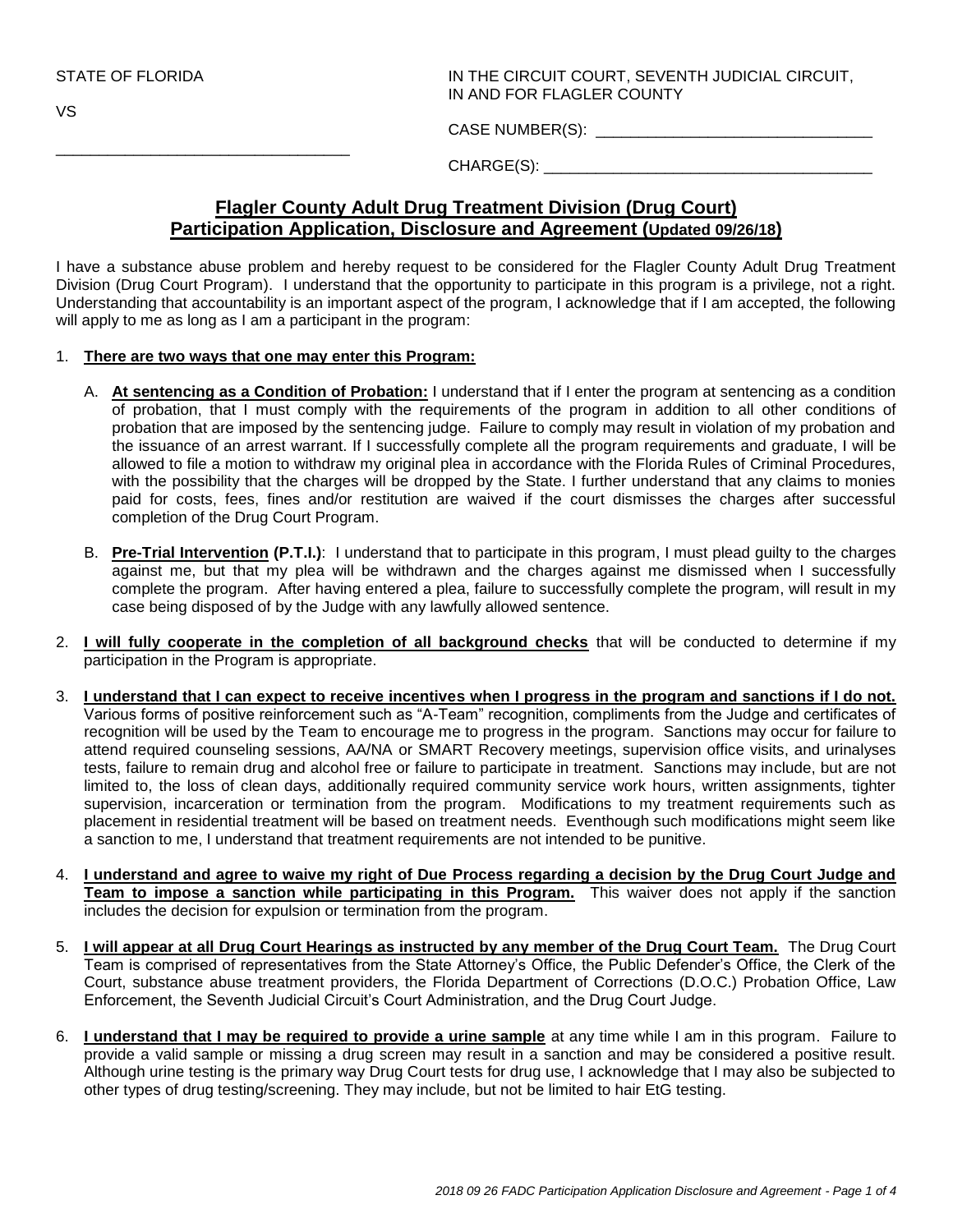- 7. **A substance abuse screening and assessment will be required** to determine my treatment needs and if my participation in this program is appropriate. I will cooperate with the treatment professionals by reporting and participating at the assigned time in the near future, as instructed.
- 8. **I consent to allow information concerning me to be shared among all Drug Court Team members** to carry out official tasks of the Program. This includes, but is not limited to: drug screening results, treatment group attendance and participation, required office visit compliance and overall program progress.
- 9. **I agree to fully participate in the substance abuse treatment** that will be delivered in the following five Drug Court Program phases. Advancement to a higher phase will be conditional upon recommendation of the Drug Court Team and final approval of the Drug Court Judge.

## **Phase 1 (Assessment, Stabilization and Orientation)**:

- A. Minimum Duration: Fifty-six (56) days (8 weeks) about two (2) months
- B. Court Appearances: Once (1) a week in front of the Drug Court Judge
- C. Individual Therapy Sessions: One (1) per week
- D. Group Therapy Sessions: Two (2) or more sessions per week as indicated by treatment provider
- E. Drug Tests: Two (2) or more random and/or scheduled screens per week
- F. Support Groups such as AA/NA, or Smart Recovery: Attend at least three (3) meetings a week
- G. Supervisory Office Visits: Once (1) a week with a Court Services Officer (Coordinator)
- H. Probation Office Visits: Once (1) a week with DOC Probation Officer
- I. Group therapy sessions needed to advance to next phase: Sixteen (16)
- J. Complete two (2) community service work hours per week
- K. "Drug Free Clean Days" needed to advance to next phase: Forty (40) consecutive days in Phase 1
- L. To advance to next phase, must be current with treatment fees and pay First Step, Inc. fees (\$12.48 per case), and have a sponsor.

#### **Phase 2 (Outpatient)**:

- A. Minimum Duration: Fifty-six (56) days (8 weeks) about two (2) months
- B. Court Appearances: Once (1) every two weeks in front of the Drug Court Judge
- C. Individual Therapy Sessions: Once (1) every two weeks
- D. Group Therapy Sessions: One (1) or more sessions per week as indicated by treatment provider
- E. Drug Tests: Two (2) or more random and/or scheduled screens per week
- F. Support Groups such as AA/NA, or Smart Recovery: Attend at least three (3) meetings per week
- G. Supervisory Office Visits: Once (1) every two weeks with a Court Services Officer (Coordinator)
- H. Probation Office Visits: Once (1) every two weeks with DOC Probation Officer
- I. Complete two (2) community service work hours per week
- J. "Drug Free Clean Days" needed to advance to next phase: Forty (40) consecutive days in Phase 2
- K. To advance to next phase, must be current with treatment fees, and be employed

### **Phase 3 (Transitional Outpatient):**

- A. Minimum Duration: Twelve (12) weeks about three (3) months
- B. Court Appearances: Once (1) every three weeks in front of the Drug Court Judge
- C. Individual Therapy Sessions: Once (1) every three weeks
- D. Group Therapy Sessions: One (1) or more sessions per week as indicated by treatment provider
- E. Drug Tests: One (1) or more random and/or scheduled screens per week
- F. Support Groups such as AA/NA, or Smart Recovery: Attend at least three (3) meetings per week
- G. Supervisory Office Visits: Once (1) every three weeks with a Court Services Officer (Coordinator)
- H. Probation Office Visits: Once (1) every three weeks with DOC Probation Officer
- I. Complete two (2) community service work hours per week
- J. "Drug Free Clean Days" needed to advance to next phase: a total of Ninety (90) consecutive clean days.
- K. To advance to next phase, must be current with treatment fees and be employed

### **Phase 4 (Continuing Care)**:

- A. Minimum Duration: Twenty (20) weeks about five (5) months
- B. Court Appearances: Once (1) every four weeks in front of the Drug Court Judge
- C. Individual Therapy Sessions: Once (1) every four weeks
- D. Group Therapy Sessions: One (1) or more sessions per month as indicated by treatment provider
- E. Drug Tests: One (1) or more random and/or scheduled screens per week
- F. Support Groups such as AA/NA, or Smart Recovery: Attend at least four(4) meetings per week
- G. Supervisory Office Visits: Once (1) every four weeks with a Court Services Officer (Coordinator)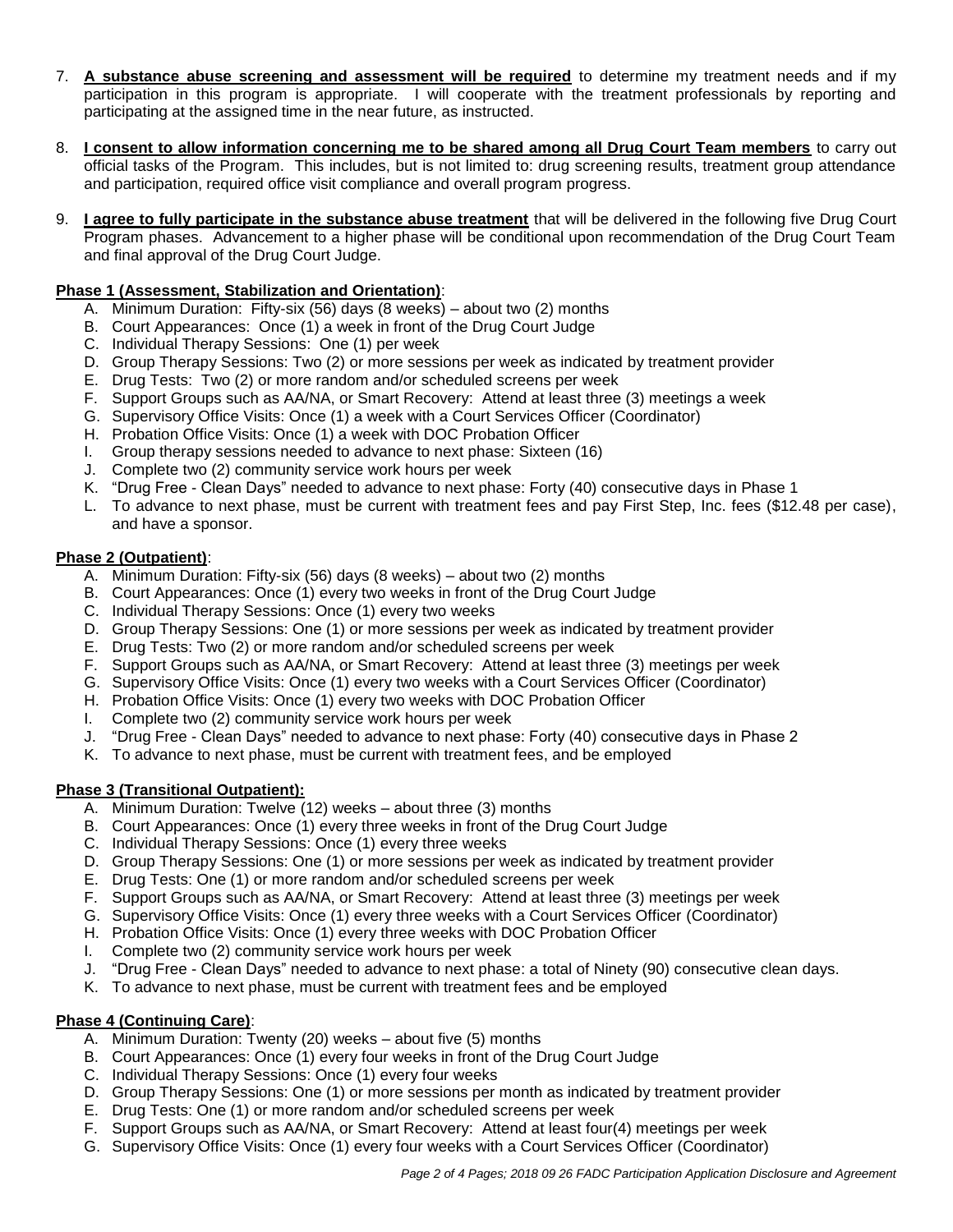- H. Probation Office Visits: Once (1) every four weeks with DOC Probation Officer
- I. Complete two (2) community service work hours per week
- J. "Drug Free Clean Days" needed to advance: Two hundred forty (240) consecutive days (may span multiple phases)
- K. To advance to Phase 5, Participants must be current with all requirements and well as being employed.

### **Phase 5 (Preparing for life after Drug Court)**:

- A. Minimum Duration: Nine (9) weeks
- B. Court Appearances: Court hearing once every four weeks as scheduled
- C. Group Therapy Sessions: One session per month as indicated by treatment provider
- D. Drug Tests: Call the UA number each and every morning and report as directed
- E. Support Groups such as AA/NA, or Smart Recovery: Attend at least four (4) meetings per week
- F. Supervisory Office Visits: Once (1) every four weeks with a Court Services Officer (Coordinator)
- G. Probation Office Visits: Once (1) a month with DOC Probation Officer (or as directed by Probation)
- H. NO Community Service Hours required in Phase 5
- I. Treatment fees reduced to \$20 per month
- J. NO Family Group (FEP) required (unless recommended by Treatment)
- K. NO Individual Session required (unless recommended by Treatment)
- L. "Drug Free Clean Days" needed to graduate: 240 consecutive days (may span multiple phases)
- M. Participate in two (2) Alumni functions per week (Support Groups, work project, or Social function)
- N. Must present their written Aftercare Plan to the Team and/or Treatment
- O. To graduate, one must fully pay all program related fees Those participants who enter the program as a condition of their probation and successfully complete the program, may be eligible for early termination and successful completion of their probation.
- 10. **I agree to sign an individualized substance abuse treatment plan** that is prepared by both my treatment counselor and me. I will fully participate in an attempt to accomplish my treatment goals and objectives. Failure to make progress may result in increased treatment. If my treatment plan ultimately requires me to enter residential treatment, I understand that I may be required to pay some or all of the expenses related to residential treatment.

#### 11. **I will not use or possess alcohol, illegal drugs; medications prescribed to others, eat food containing poppy seeds or use CBD Oil (cannabidiol oil).**

- 12. **"High Energy" drinks (such as –but not limited to - DynaPep Energy, Red Bull, Monster, 5-Hour Energy, Full-Throttle, Rockstar, Etc) have been known to test positive for amphetamines. Therefore you are discouraged from consuming these types of products. If you choose to consume high energy products and test positive for amphetamines, you will face sanctions for a positive drug test.**
- 13. **I will not enter an establishment whose primary purpose is to sell alcoholic beverages.**
- 14. **I must disclose to the Drug Court Team, ALL over the counter medications and/or ANY dietary/health supplements that I take or wish to take, prior to taking ANY such medications or supplements.**
- 15. **I will not use prescription drugs without a valid prescription and disclosure to the Drug Court Team prior to taking the medications** except in case of an emergency where disclosure may take place the next workday after using the prescription. I understand that use of a controlled prescription drug may delay my advancement in or completion of the Drug Court program, whether or not the prescription is valid. Finally, I must disclose to any doctor who intends to prescribe medication to me, that I am a participant in this program where abstinence from substance abuse is my goal.
- 16. **I will not use ANY mood or mind altering substances, whether legal or illegal**, **unless permission is FIRST granted by a Drug Court Team Member.**
- 17. **I will not use Steroids without a valid prescription AND permission granted by a Drug Court Team Member.**
- 18. **I understand that officers employed by both the Florida Department of Corrections and Court Administration will conduct supervisory contacts concerning me.** These contacts may occur at my home, my work, the treatment center, the courthouse, probation office or anywhere deemed necessary by the Drug Court Team.
- 19. **I agree to obey all lawful directions given to me by any Drug Court Team member.**